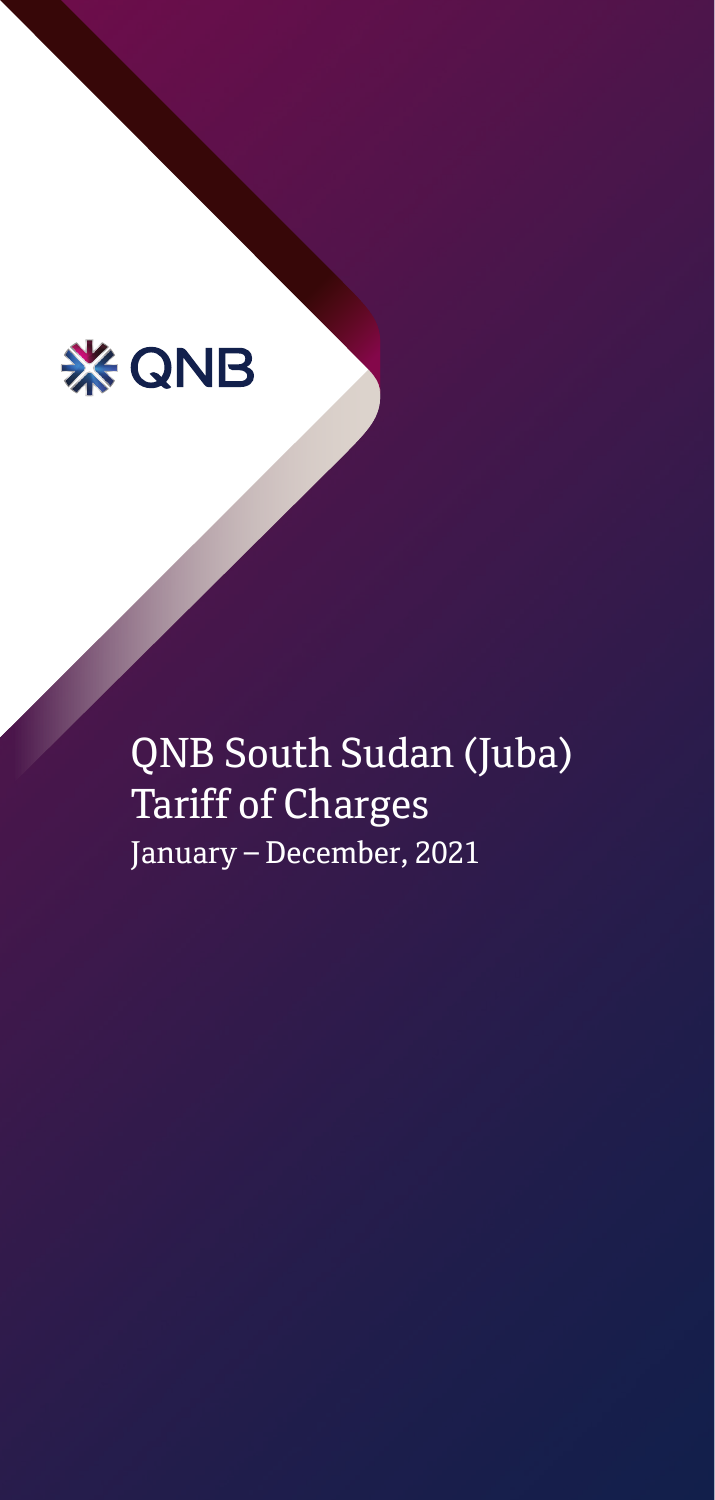## Branch Charges and Fees

| <b>Services</b>                                                          | <b>Approved Charges</b>                                 |
|--------------------------------------------------------------------------|---------------------------------------------------------|
| <b>Account Opening</b>                                                   |                                                         |
| Minimum Opening of personal<br><b>Current Account</b>                    | SSP 100,000 / USD 10,000<br>(Operating minimum Balance) |
| Re-opening of Current Account                                            | SSP 5,000 / USD 100<br>(Operating minimum Balance)      |
| Minimum Opening of A/C for Corporate                                     | SSP 500,000 / USD 50,000<br>(Operating minimum Balance) |
| Minimum Opening of Ordinary savings                                      | SSP 100,000 / USD 10,000                                |
| Re-opening of Ordinary Saving A/C                                        | SSP 5,000 / USD 100                                     |
| Closing of Account at Customer Request                                   | SSP 1,000 / USD 100                                     |
| <b>Branch Initiated Closure Charges</b>                                  | Nil                                                     |
| <b>Electronic Banking</b>                                                |                                                         |
| On line inquiries                                                        |                                                         |
| Registration                                                             | Free                                                    |
| Inquiries on account balance and<br>transactions                         | Free                                                    |
| <b>Cash Transactions</b><br>Cash Deposits - SSP                          |                                                         |
| Up to 50,000                                                             | Free                                                    |
| 50,001 to 500,000                                                        | 0.20% Flat                                              |
| 500,001 to 1,000,000                                                     | 0.25% Flat                                              |
| 1,000,000 & above                                                        | 0.30% Flat<br>(Maximum SSP<br>5,000                     |
| Cash Deposits - USD                                                      | Free                                                    |
| Cash Withdrawals - SSP                                                   |                                                         |
| SSP 1 to 500,000                                                         | 0.20% Flat                                              |
| 500,001 to 1,000,000                                                     | 0.25% Flat                                              |
| 1,000,000 & above                                                        | 0.30% Flat                                              |
| Cash Withdrawals - USD                                                   |                                                         |
| <b>Corporate Accounts</b>                                                | 3% Flat                                                 |
| <b>Individual Accounts</b>                                               | 3% Flat                                                 |
| Withdrawals in other foreign currencies                                  |                                                         |
| Corporate                                                                | 3% Flat                                                 |
| Individual                                                               | 3% Flat                                                 |
| <b>Dormant Account</b>                                                   |                                                         |
| <b>Activation Charges</b>                                                |                                                         |
| Corporate                                                                | Nil                                                     |
| Individual                                                               | Nil                                                     |
| <b>Account Maintenance Charge</b>                                        |                                                         |
| <b>Individual Account</b>                                                | SSP 1,000/- 10 USD per month                            |
| Corporate/NGO / Professional/ Government<br>current accounts Maintenance | SSP 5,000/- 50 USD<br>per month                         |
| Saving accounts                                                          | Free                                                    |
| Minimum Balance                                                          |                                                         |
| Individual                                                               | SSP 500/- 20 USD<br>per month                           |
| Corporate                                                                | SSP 5,000/- 100 USD<br>per month                        |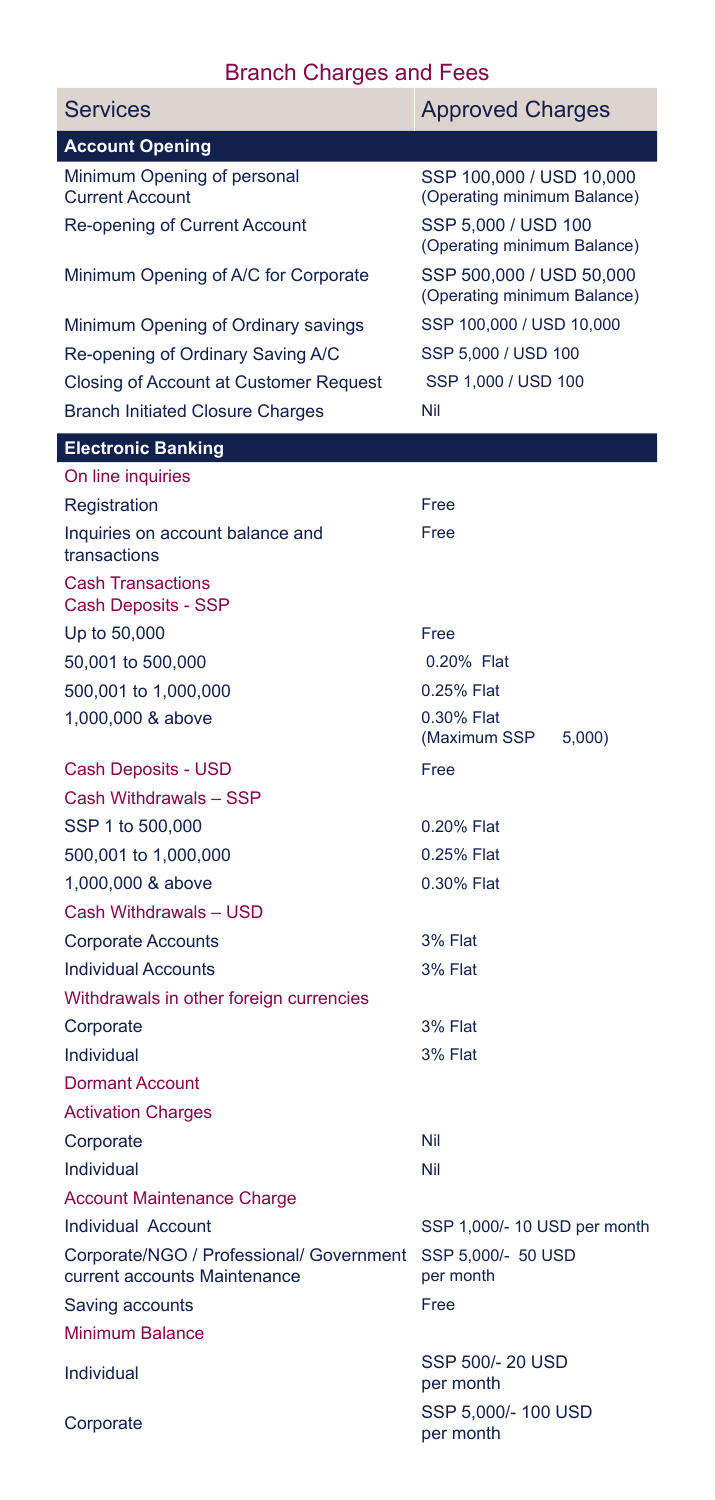| <b>Cheque Books</b>                                                                                          |                                                          |
|--------------------------------------------------------------------------------------------------------------|----------------------------------------------------------|
| Cheque book Issuance:                                                                                        |                                                          |
| - 25-leaf let. Personal                                                                                      | <b>SSP 500/USD 15</b>                                    |
| - 50-leaf let Corporate                                                                                      | SSP 1000/USD 30                                          |
| Copy of paid cheque                                                                                          | <b>SSP 500/USD 30</b>                                    |
| <b>Counter Cheque</b>                                                                                        | <b>SSP 500/USD20</b>                                     |
| Cheque Clearing.                                                                                             |                                                          |
| Collection of cheque in Juba                                                                                 | 2%                                                       |
| City where Bank of South Sudan has branch                                                                    | SSP 30/USD 5 per chq                                     |
| City where there is no branch for Bank of<br>South Sudan or chamber of clearing                              | 2%                                                       |
| Special cheque collection                                                                                    | SSP 500/-                                                |
| <b>Pay Warrant</b>                                                                                           |                                                          |
| <b>Issuance of Pay Warrant</b>                                                                               |                                                          |
| <b>SSP</b>                                                                                                   | SSP 1,000                                                |
| <b>USD</b>                                                                                                   | <b>USD 50</b>                                            |
| Stop payment Pay Warrant                                                                                     |                                                          |
| <b>SSP</b>                                                                                                   | SSP 1,000                                                |
| <b>USD</b>                                                                                                   | <b>USD 100</b>                                           |
| <b>Cancellation of Pay Warrant</b>                                                                           |                                                          |
| <b>SSP</b>                                                                                                   | SSP 5,000                                                |
| <b>USD</b>                                                                                                   | <b>USD 100</b>                                           |
| Stop cheque (normal - lost- Stolen - Legal)                                                                  |                                                          |
| <b>SSP</b>                                                                                                   | SSP 5,000                                                |
| <b>USD</b>                                                                                                   | <b>USD 100</b>                                           |
| Cheque returned due to insufficient funds                                                                    |                                                          |
| <b>SSP</b>                                                                                                   | SSP 5,000                                                |
| USD                                                                                                          | <b>USD 100</b>                                           |
| Cheque returned to the Drawer other reasons                                                                  |                                                          |
| <b>SSP</b>                                                                                                   | SSP 1,000                                                |
| <b>USD</b>                                                                                                   | <b>USD 50</b>                                            |
| Collection of cheque within bank                                                                             |                                                          |
| <b>SSP</b>                                                                                                   | SSP 5,000                                                |
| <b>USD</b>                                                                                                   | <b>USD 50</b>                                            |
| Collection of cheque within city presented<br>outside clearing                                               | SSP 5,000/- per cheque/ USD<br>100 per cheque            |
| Collection of cheque outside country                                                                         | 2% + SWIFT + DHL                                         |
| Post dated cheque                                                                                            | SSP 50/- per cheque.                                     |
| Clearing cheque received from banks<br>abroad for collection                                                 | $1\% +$ Swift + DHL                                      |
| <b>Transfers</b>                                                                                             |                                                          |
| Inside South Sudan (Local / Foreign):-                                                                       |                                                          |
| Inward transfers:-                                                                                           |                                                          |
| All inward transfers to customer A/C s local<br>/ foreign for UN Agencies, customers from<br><b>QNB Doha</b> | Free                                                     |
| Incoming transfers<br>(businesses accounts only)                                                             | Free                                                     |
| If credited in SSP to beneficiary's bank in<br>Juba                                                          | 1.5% exchange commission +<br>SWIFT charges + stamp duty |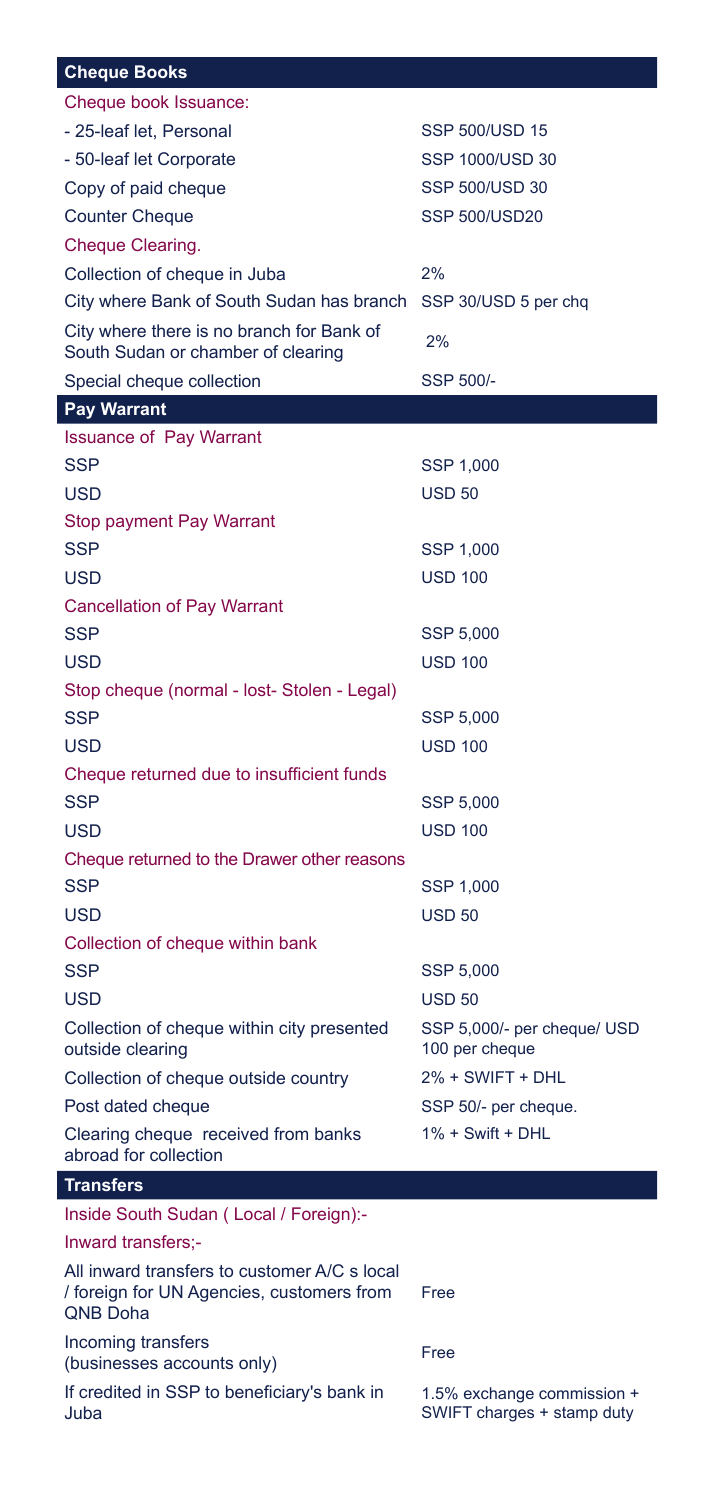| <b>Jutward</b> |  |  |
|----------------|--|--|
|                |  |  |

| <b>Swift Transfers:</b>                                                                |                                                              |
|----------------------------------------------------------------------------------------|--------------------------------------------------------------|
| SSP transfer to local banks (EFTS)                                                     | SSP 1,000                                                    |
| Payment in same currency as remittance<br>(foreign remittance)                         | Free                                                         |
| Transfer from foreign currency account<br>to local currency account internally         | Free                                                         |
| Transfer from account in foreign currency<br>to account in foreign currency internally | Free                                                         |
| For Customer Account in another Bank,<br>foreign currencies                            | N/A                                                          |
| Transfer of salaries from A/C to A/C<br>within the Bank (initiation)                   | N/A                                                          |
| Transfer of salaries from account to<br>account less than SSP1000                      | Free                                                         |
| <b>International Transfers</b>                                                         |                                                              |
| Outward foreign Transfers As per below<br>slabs:                                       |                                                              |
| <b>USD 1-USD 400 K</b>                                                                 | 2% (Min USD 20, whichever is<br>higher) + SWIFT + Stamp Duty |
| USD 401 K-USD 1 M                                                                      | 1.5% SWIFT + Stamp Duty                                      |
| USD 1 M & above                                                                        | 0.75% (SWIFT + Stamp Duty)                                   |
| From the Resources of the Customer in<br>foreign currency                              |                                                              |
| <b>USD 1-USD 400 K</b>                                                                 | 2% (Min USD 20, whichever is<br>higher) + SWIFT + Stamp Duty |
| <b>USD 401 K-USD 1 M</b>                                                               | 1.5% SWIFT + Stamp Duty                                      |
| USD 1 M & above                                                                        | 0.75% (SWIFT + Stamp Duty)                                   |
| From the resources of the Bank (Sale of<br>Forex)                                      |                                                              |
| <b>USD 1-USD 400 K</b>                                                                 | 2% (Min USD 20, whichever is<br>higher) + SWIFT + Stamp Duty |
| <b>USD 401 K-USD 1 M</b>                                                               | 1.5% SWIFT + Stamp Duty                                      |
| USD 1 M & above                                                                        | 0.75% (SWIFT + Stamp Duty)                                   |
| 3) Swift Cost                                                                          | SSP 1,000 / USD 65                                           |
| 4) transfer amendment                                                                  | USD 15 + Swift Cost                                          |
| <b>Trade Finance</b>                                                                   |                                                              |
| USD 401 K-USD 1 M                                                                      |                                                              |
| L/G issuance /Local                                                                    | 2% P.Q.                                                      |
| Amendments on amount or on expiry                                                      | 2% P.Q.                                                      |
| L/G issuance / foreign                                                                 | 2% P.O                                                       |

Amendments on amount or on expiry 2% P.Q.

Advising foreign guarantee to local Advising foreign guarantee to local USD50/-<br>destination

Shipping Indemnity (clearing of goods Supping indefinity (clearing or goods<br>before arrival of documents)

Amendment of letter of guarantee( except Amendment of letter of guarantee(except<br>amount and period)

Swift Fees SSP 5,000 / USD 65

LG cancellation prior to the expiry date USD 100/-

Issuing LG on behalf of foreign correspondent

0.25% P.Q. or part thereof (minimum USD 150/- P.Q.) ٦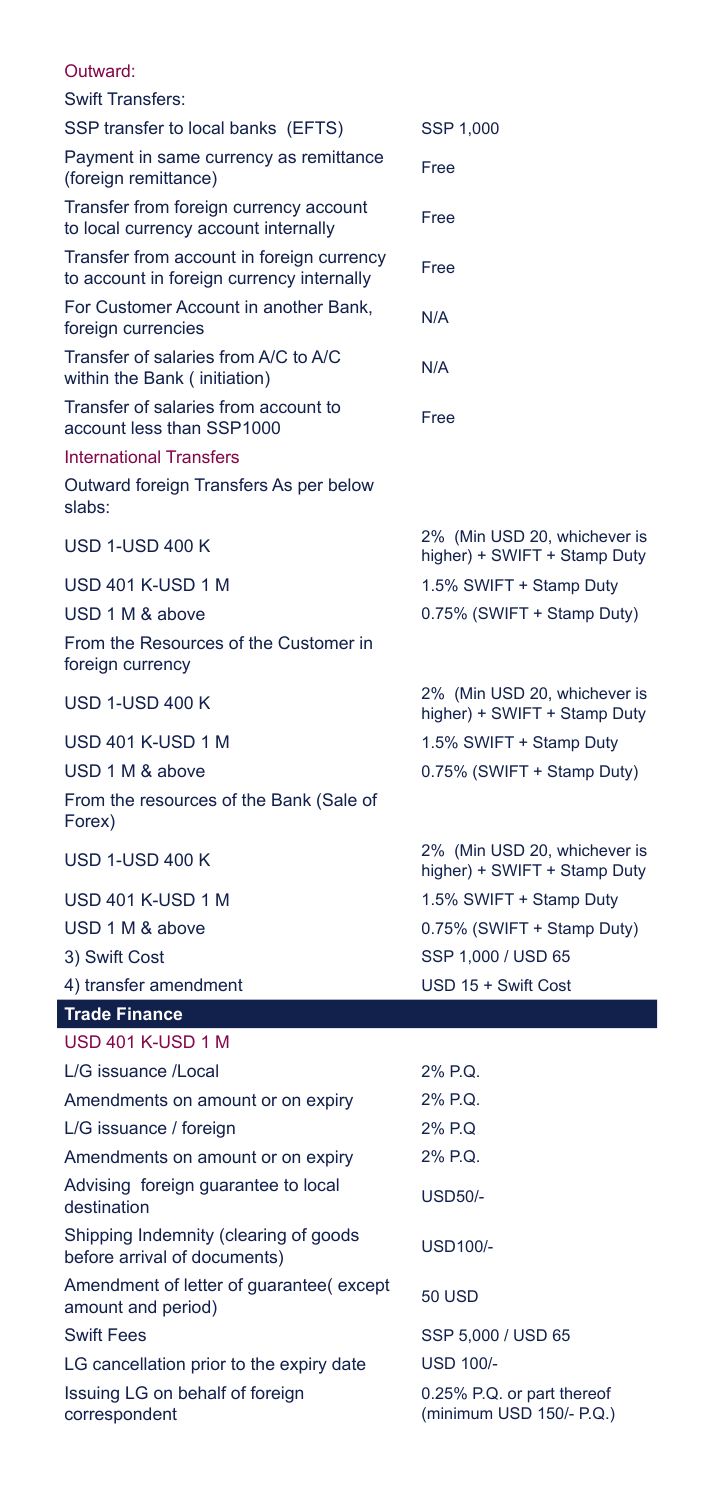## **Letter of Credit**

| <b>Import Letter of Credit</b>                                                                   |                                                                                                                                          |
|--------------------------------------------------------------------------------------------------|------------------------------------------------------------------------------------------------------------------------------------------|
| Opening charges for Import L/C (sight)                                                           | 2 % P.Q                                                                                                                                  |
| Discrepant documents                                                                             | <b>USD 100</b>                                                                                                                           |
| Extend Validity/ Increase amount                                                                 | 2% P.Q.                                                                                                                                  |
| <b>Swift Cost</b>                                                                                |                                                                                                                                          |
| Large Message                                                                                    | <b>USD 100</b>                                                                                                                           |
| <b>Short Message</b>                                                                             | <b>USD 65</b>                                                                                                                            |
| Amendment                                                                                        | <b>USD 50</b>                                                                                                                            |
| (except the amount and period)                                                                   |                                                                                                                                          |
| Deferred (acceptance) L/Cs                                                                       | 2% P.Q from the LC expiry<br>date till the due date of the draft                                                                         |
| Issuing L/C 100% cash margin                                                                     | 2%                                                                                                                                       |
| Local L/Cs:-                                                                                     |                                                                                                                                          |
| Clean local L/Cs                                                                                 | 2% P.Q                                                                                                                                   |
| Transferring the L/C                                                                             | 0.15% on the transferred letter<br>of credit amount (minimum<br>SSP 5,000) +<br>0.125% of the negotiated<br>amount with the Issuing Bank |
| L/C cancellation                                                                                 | USD 100 before Expiry                                                                                                                    |
| <b>Export Letter of Credit</b>                                                                   |                                                                                                                                          |
| Advising fees for Export L/C                                                                     | <b>USD 100</b>                                                                                                                           |
| Advising amendment of export L/C                                                                 | <b>USD 50</b>                                                                                                                            |
| cancellation of Export L/C before Expiry<br>Date                                                 | <b>USD 50</b>                                                                                                                            |
| Examination of documents under Export L/C                                                        | 2% flat                                                                                                                                  |
| <b>Confirmation Fees</b>                                                                         | 0.125% per month, minimum<br>USD 100/- for each quarter<br>thereof                                                                       |
| <b>COLLECTIONS</b>                                                                               |                                                                                                                                          |
| Cash against documents (CAD)                                                                     | 2% Flat                                                                                                                                  |
| documents received for collection from<br>abroad and transferred to other bank<br>without return | USD 50 + Courier                                                                                                                         |
| <b>Account Statement</b>                                                                         |                                                                                                                                          |
| Quarterly Dispatched Statement of Account                                                        | Free                                                                                                                                     |
| E-Statement                                                                                      | Free                                                                                                                                     |
| Monthly Statement of Account                                                                     |                                                                                                                                          |
| <b>Current Year</b>                                                                              | Free                                                                                                                                     |
| Over 1 Year                                                                                      | SSP 100 per page / USD 1<br>per page                                                                                                     |
| Approval of Power of Attorney by the<br><b>Customer to operate Accounts</b>                      | SSP 1,000 / USD 50                                                                                                                       |
| Certificate of Financial Capability by<br>correspondent                                          | SSP 1,000 /USD 50                                                                                                                        |
| <b>Certificate of Financial Capability</b>                                                       | SSP 1,000 / USD 50                                                                                                                       |
| <b>Standing Order</b>                                                                            |                                                                                                                                          |
| <b>Standing Payment Order</b>                                                                    | SSP 500 / USD 10                                                                                                                         |
| <b>Balance Order of Account</b>                                                                  | SSP 500 /USD 10                                                                                                                          |